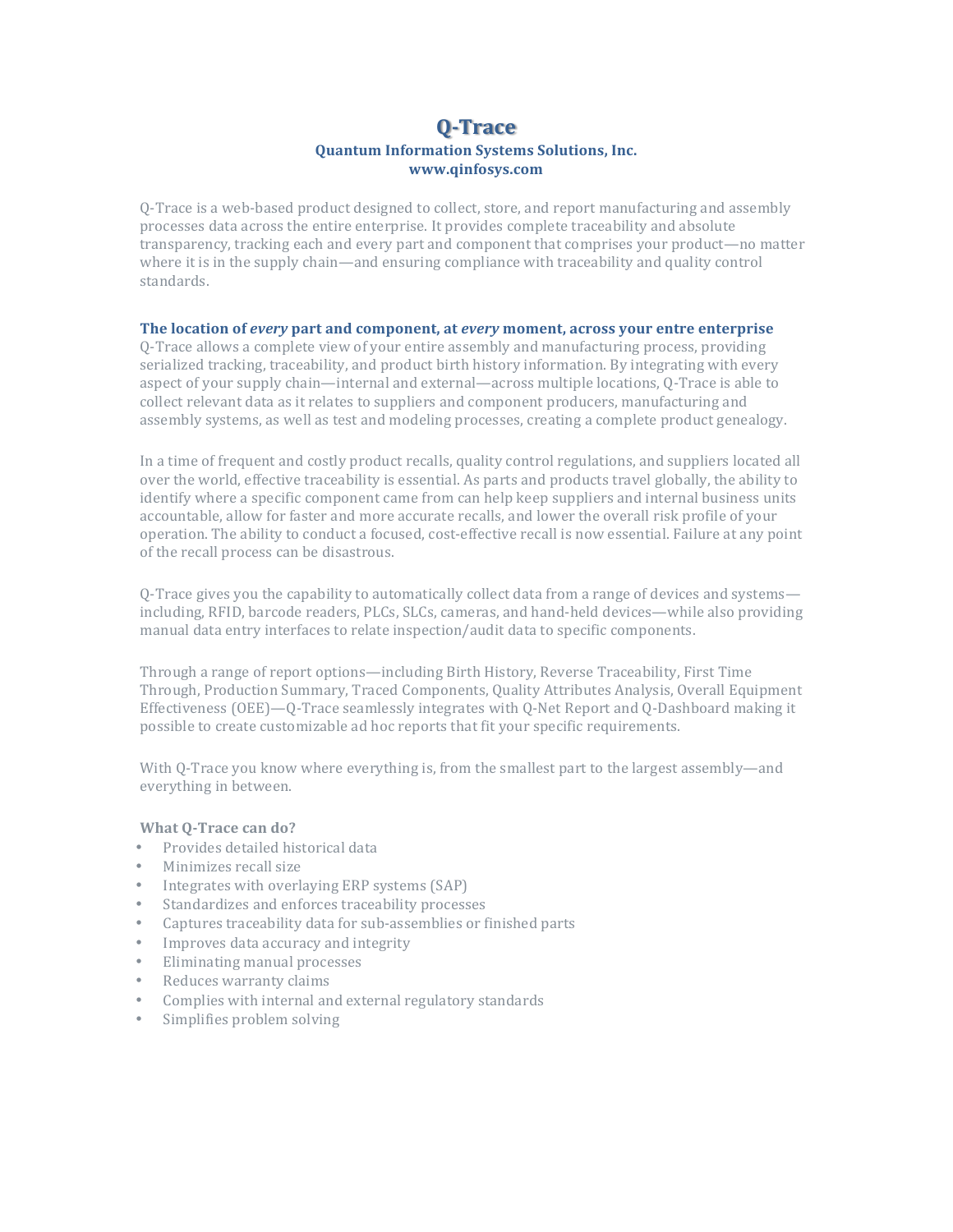#### **Integrating part-management across your enterprise**

In today's interconnected and international marketplace, the need for manufacturing traceability is increasing as commercial pressures grow to meet expanding external regulatory requirements and internal efficiency mandates. Today, traceability is more than simply knowing where items are in your supply chain—production, finishing, quality control, distribution, delivery—now traceability is tied directly to efficiency, risk, and compliance management. The failure to have a robust and seamless traceability program can cost your business in a variety of ways. However, as manufacturing has become more complex, true end-to-end traceability has become more difficult.

Q-Trace solves this problem, efficiently and at any scale, mitigating the risk of product recalls, reducing manufacturing costs, and allowing for comprehensive and actionable quality controlling processes. Manufacturing organizations can reduce inefficiencies across the supply chain—no matter how long or how far it stretches.

With the ability to integrate across your entire system, O-Trace gives you TraceVisibility throughout your organization—collecting, aggregating, and presenting vital information. Our system helps you make meaningful connections between your manufacturing data and the people who use and need it. When you have TraceVisibility you can anticipate issues before they become delays, and shorten delays before they can become costly disruptions.

At a time when a single new product requires hundreds or even thousands of individual components—all from different and desperate suppliers—the ability to quickly view, and when necessary touch, one specific piece at any moment is essential. Q-Trace eliminates blind spots, providing complete and clear visibility from the top down, to the bottom up, to every stage in between.

## **Collect data in real time**

The effective management of quality and traceability information has become critical to the strategic and competitive success of manufacturing organizations. O-Trace gives your business the ability to not only trace components, but also collect the data in real-time, and at every step of the manufacturing process through serialized tracking, part-lot-product-defect tracking, sub-assembly and kitting assembly tracking, and other drill-down and sorting methodologies. As an enterpriselevel tool, this capacity for data collection and aggregation translates into actionable information that can be used to manage compliance, plan and forecast, anticipate production issues, error-proof, and make system adjustments on the fly.

Knowing where everything is—whether it's across the continent or across the room—is an essential tool for today's manufacturing enterprise, allowing you to make better decisions, streamline systems, and control costs across your entire manufacturing and supply chain.

## **Adapting to the way you work**

They way you work is changing every day. Most of those changes are small, requiring slight shifts to systems or schedules with little impact to your overall operation. But some of those changes are big—requiring major adjustments that can impact every aspect of your manufacturing process. These changes are a fact of business, especially today.

That's why Q-Trace was engineered from the ground up to adapt to these changes, with minimally invasive interruptions and drag and drop functionality. Whenever you are required to make a system change, you will have the tools and resources to do it without sacrificing traceability. No more fighting with hard-coded applications and taking on the risk, maintenance, and uncertainty of continuous software releases. With 0-Trace, you can make configuration adjustments as needed, to fit your unique requirements.